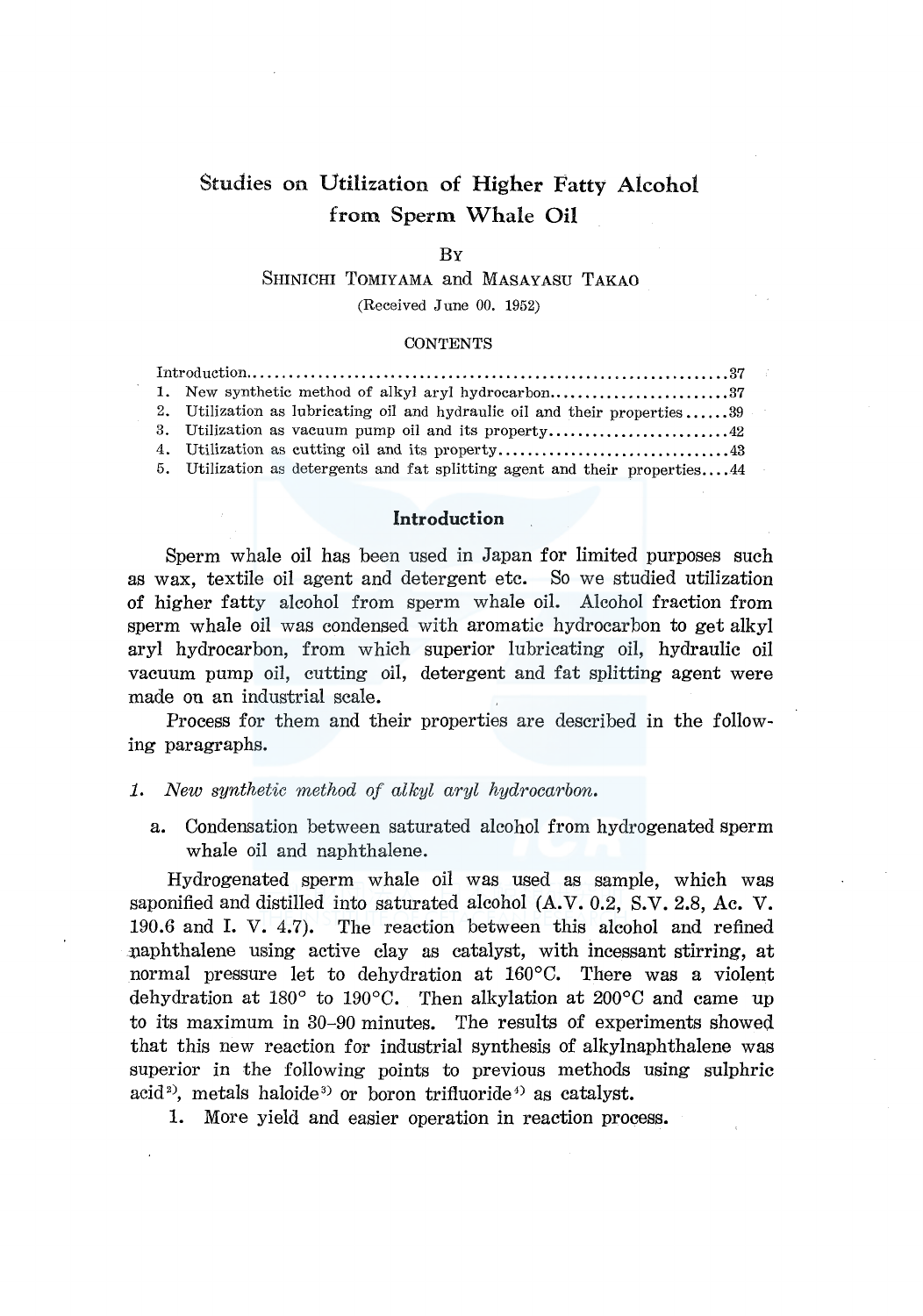## S. ToMIYAMA and M. TAKAO

- 2. No need of after-treatment except removal of clay.
- 3. Simple equipment without special material.

By the result of the experiments on various temperatures, reaction hours, and amounts of active clay and naphthalene, the best condition to get a condensed oil principally consisting of monoalkyl naphthalene which is suitable for the diffusion pump oil, cutting oil and surface active agent as described later, was: 100 parts of higher fatty alcohol (1 mol), 103 parts of naphthalene (2 mols) and 20-25 parts of active clay, 180-200°C in reaction temperature, and 30-60 minutes in reaction hours. In this case, the yield of monoalkyl naphthalene was 57-59% of theoretical value. After various experiments, was found the best condition to obtain a condensed oil principally consisting of dialkylnaphthalene and polyalkylnaphthalene, which is used for high grade lubricating oil. That is, 100 parts of higher fatty alcohol (1 mol), 30 parts of naphthalene (0.6 mol) and 30 part of active clay,  $200-210$ °C in reaction temperature and 90-120 minutes in reaction time. On this condition, the yield of dialkylnaphthalene and polyalkylnaphthalene was 45% of alcohol and that of monoalkylnaphthalene was 35% and the small amount of olefine dimer was obtained as by product. The above mentioned monoalkylnaphthalene is considered to consist of */3* alkylnaphthalene, for in the ultraviolet ray absorption spectrum photograph the maximum absorption of monoalkylnaphthalene did not coincide with that of  $\alpha$  methyl naphthalene but with that of  $\beta$  methyl naphthalene. Furthermore, judging from the significantly lower solidifying point and the smaller viscosity index of monooctadecylnaphthalene than those of *n-/3* monooctadecylnaphthalene, the alkyl in question should be not of normal chain but of isoparaffine base.

b. Condensation between olefine from saturated sperm alcohol and naphthalene and benzol.

For the synthesis of alkylaryl hydrocarbon by condensation of olefine and aromatic hydrocarbon, sulphric acid<sup>®</sup>, metal haloide<sup>7</sup>, phosphoric acid or boron trifluoride<sup>8</sup> have been hitherto used. A condensation method to use active clay as catalyst has been already patented also<sup>9</sup>. The following experiments were carried out to find the best condition of the reaction, for of which details have never been reported yet.

The above mentioned higher fatty alcohol from sperm whale oil was normally dehydrated with active almina at 300-350°C and distilled into olefine fraction  $(260-310^{\circ}$  in distilling temperature,  $N_c^{\alpha}$  1.4425, I.V. 103.0 Mol. wt. 226) with a yield of 87% of alcohol.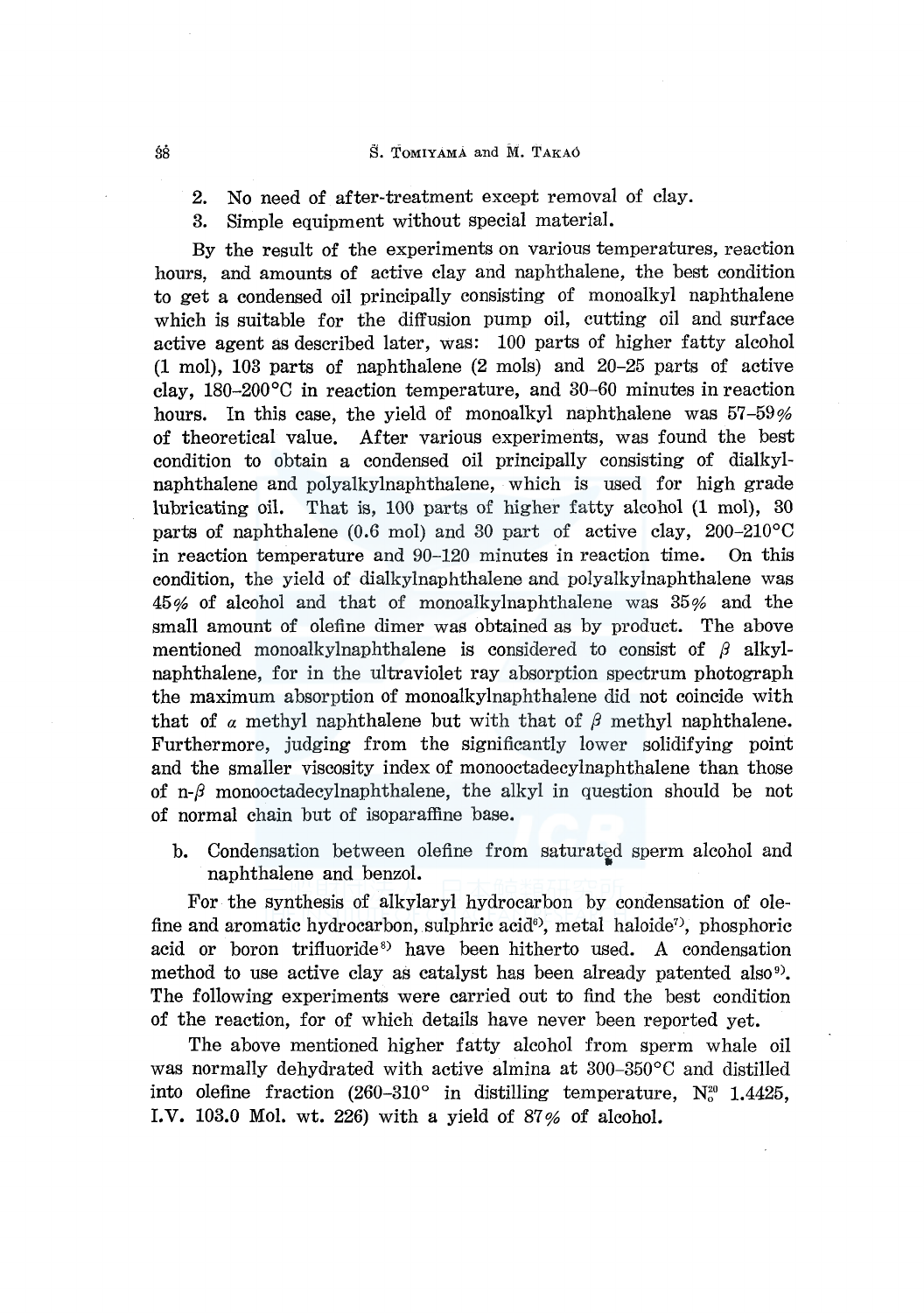Olefine content in this distillate was calculated 92% from molecular weight and iodine value. In the process of condensing this olefine and naphthalene in the presence of active clay, alkylation commenced at  $140^{\circ}$ C and came up to its maximum at 180-190 $^{\circ}$ C. Olefine, even with half amount of active clay, led reaction easier and more sufficiently than alcohol did. The best condition was: 100 parts of olefine (1 mol) 104 parts of naphthalene (2 mols) and 11.8 parts of active clay 180-  $190^{\circ}$ C in reaction temperature, 60 minutes in reaction time. In this case, the yield of monoalkylnaphthalene was 66.2% of thoretical value, showing better result than experiment (a), using alcohol.

It was also found that alkylbenzol could be more easily obtained by the condensation of the above mentioned olefine and benzol than in case of experiment using naphthalene. Namely, in a rotative autoclave, olefine and benzol began to alkylate at  $120^{\circ}$ C in the presence of active clay. The reaction advanced with the ascent of temperature, amounting to 60-70% at 150-160°C, and to the maximum, over 90% at 210°C. At higher temperature, decomposition was seen with the lapse of time, the yield of alkylbenzol decreasing. The best condition for monoalkylbenzol synthesis was: 100 parts of olefine (1 mol), 321 parts of benzol (10 mol) and 10 parts of active clay, at 200-210°C, 30 minutes in reaction time, at the pressure of 10-12 kgs/cm<sup>2</sup>. In this case, the yield of monoalkyl benzol was  $81.2\%$  of theoretical value and that of dialkylbenzol was 8.8% viz. 90% of olefine was alkylated.

## *2. Utilization as lubricating oil and hydraulic oil and their properties.*

Tomiyama demonstrated by his patent<sup>10</sup> that high grade lubricating oil can be synthesized from higher alcohol and naphthalene. Among many experimental manufacturing of lubricating oil from higher fatty alcohol of sperm whale oil and naphthalene with use of active clay as catalyst, the representative result is as follows. Condensation is made on the following condition: 96 kg of alcohol, 29 kg of naphthalene and 29 kg of active clay to  $205-210$ °C for 90 minutes in reaction time, in the 200 L condensation kettle. Average yield of crude condensed oil was 86.4 kg. The result of topping 100 kg of the above mentioned condensed oil to 300°C in the oil temperature under the vacuum of 20 mg Hg in the vacuum super steam kettle, is as shown in the fallowing table 1.

The followlng table 2 shows the comparison of properties among lubricating oil from natural mineral oil and the other synthetic lubricating oil.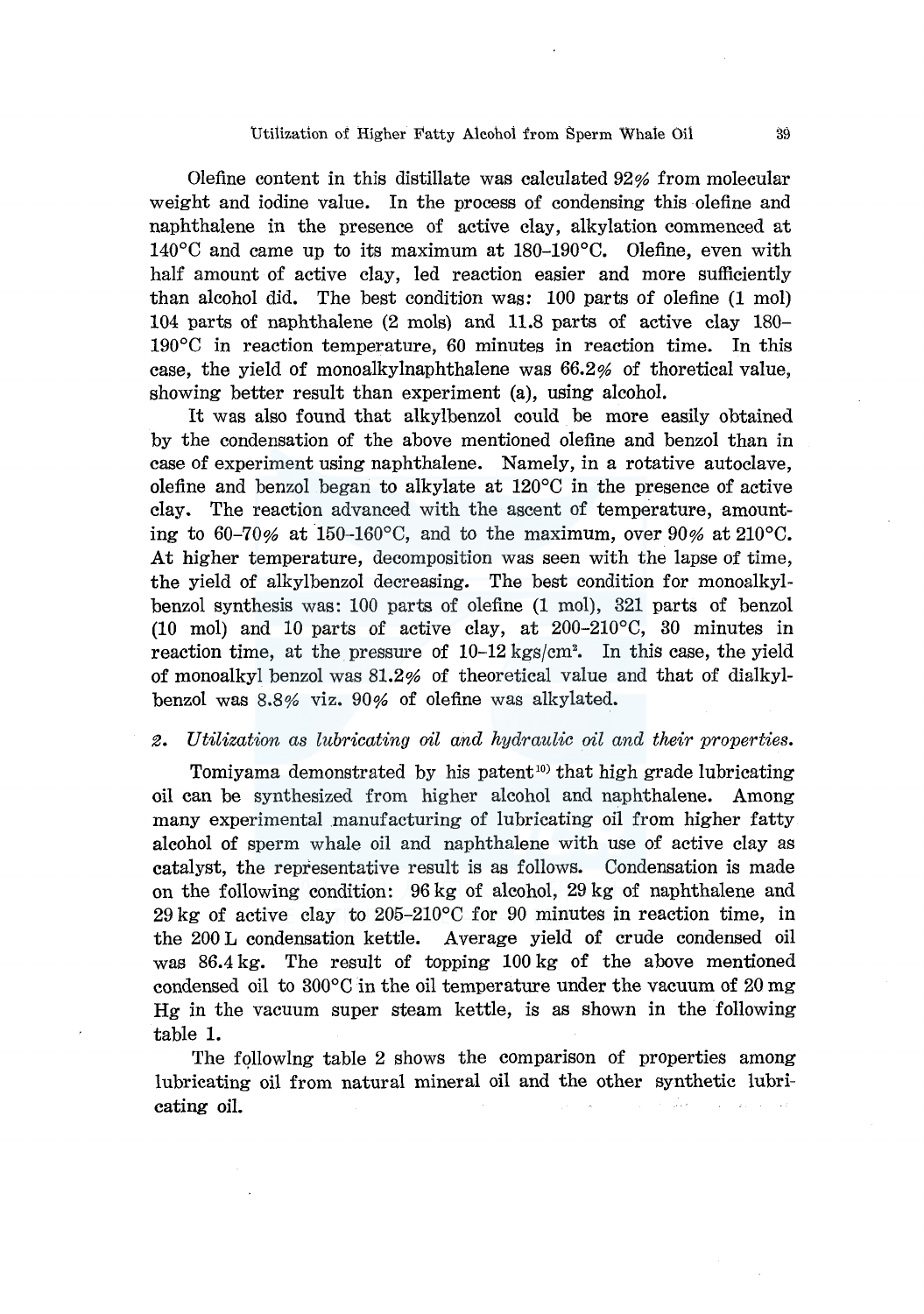|                                          | Distillates             |            |            |                                      |                                                              |  |
|------------------------------------------|-------------------------|------------|------------|--------------------------------------|--------------------------------------------------------------|--|
|                                          | Naphthalene<br>fraction | 1st fract. | 2nd fract. | 3rd fract.<br>N.F. No. 2 N.F. No. 63 | Residum                                                      |  |
| Boiling point $C/mm Hg$                  | 84-120/760              | 120-180/20 | 180-203/20 | 203-210/20                           |                                                              |  |
| Condenced water<br>/distilled oil        | 5.2                     | 0.9        | 2.9        | 6.2                                  |                                                              |  |
| Yield for condensed<br>oil in percentage | 5.5                     | 14.2       | 21.0       | 14.6                                 | 43.5                                                         |  |
| Appearance                               | white solid             | liquid     | liquid     | oily                                 | faint yellow light yellow light brown reddish yellow<br>oily |  |
| Viscosity at $100^{\circ}$ F<br>U.S.S.   |                         | 57.0       | 169.5      | 294.0                                | 1350                                                         |  |

Table 1. Results of fractional distillation of crude condensed oil.

|  |  |  |  | Table 2. Properties of some lubricating oil. |  |
|--|--|--|--|----------------------------------------------|--|
|--|--|--|--|----------------------------------------------|--|

|                                       | Japanese<br>Navy<br>standard |     | Texaco<br>No. 120 | Philip | Lubricat-<br>ing oil<br>-polyme<br>rized from rized from<br>paraffin fatty acid | Lubricat-<br>ing oil<br>$pol$ vme- | Lubricat-<br>ing oil<br>condensed<br>by our<br>method                                            |
|---------------------------------------|------------------------------|-----|-------------------|--------|---------------------------------------------------------------------------------|------------------------------------|--------------------------------------------------------------------------------------------------|
| Acid value                            | under $0.1$                  |     | 0.08              | 0.06   | 0.02                                                                            | 0.02                               | 0.03                                                                                             |
| Saponification value                  | $\mu$ nder 1.5               |     | 0.10              | 0.12   | 1.41                                                                            | 0.38                               | 0.28                                                                                             |
| Specific gravity $D_4^{25}$           |                              |     |                   |        |                                                                                 |                                    | under $[0.9]D_4{}^{30}0.8806]D_4{}^{30}0.8972]D_4{}^{30}0.869]D_4{}^{30}0.8504]D_4{}^{30}0.8785$ |
| Flash point <sup>o</sup> C            | over                         | 200 | 251               | 246    | 245                                                                             | 261                                | 248                                                                                              |
| Solidifying point $0^{\circ}$ C       | $under -5$                   |     | $-14$             | $-7.6$ | $-13$                                                                           | $-27$                              | $-5.6$                                                                                           |
| Viscosity at $210^{\circ}$ F U.S.S.   | 115–125                      |     | 120.0             | 122.0  | 121                                                                             | 123                                | 120.0                                                                                            |
| Viscosity index                       | over                         | 90! | 95                | 77     | 107                                                                             | 117                                | 111                                                                                              |
| Conradson test carbone $\%$ under 1.5 |                              |     | 0.56              | 1.13   | 0.70                                                                            | 0.97                               | 0.980                                                                                            |
| Stability                             |                              |     |                   |        |                                                                                 |                                    |                                                                                                  |
| Viscosity ratio                       | $\mu$ nder 2.0               |     | 1.06              | 1.37   | 1.90                                                                            | 1.45                               | 1.15                                                                                             |
| Conradson test $(\%)$                 | under 2.5                    |     | 1.64              | 2.22   | 1.71                                                                            | 1.59                               | 1.49                                                                                             |

Engine test: The result of an engine test for 2180 kg of the above mentioned lubricating oil with use of  $(EI)$  1450 H.P. engine, was as follows. After eighty hour running test it was judged that this oil could be used sufficiently for the practical purpose. Thus, our lubricating oil has some properties superior to common mineral oils and polymerized lubricating oils. It is not poorer in stability than higher grade mineral oils.

The second fraction (B.P. 180-203°C under the vacuum of 20 mm) and the third one (B.P. 203-210°C in the same vacuum) were dehydrated and refined with clay into a refined oil with the following properties, which was suitable for hydraulic oil for machine tool.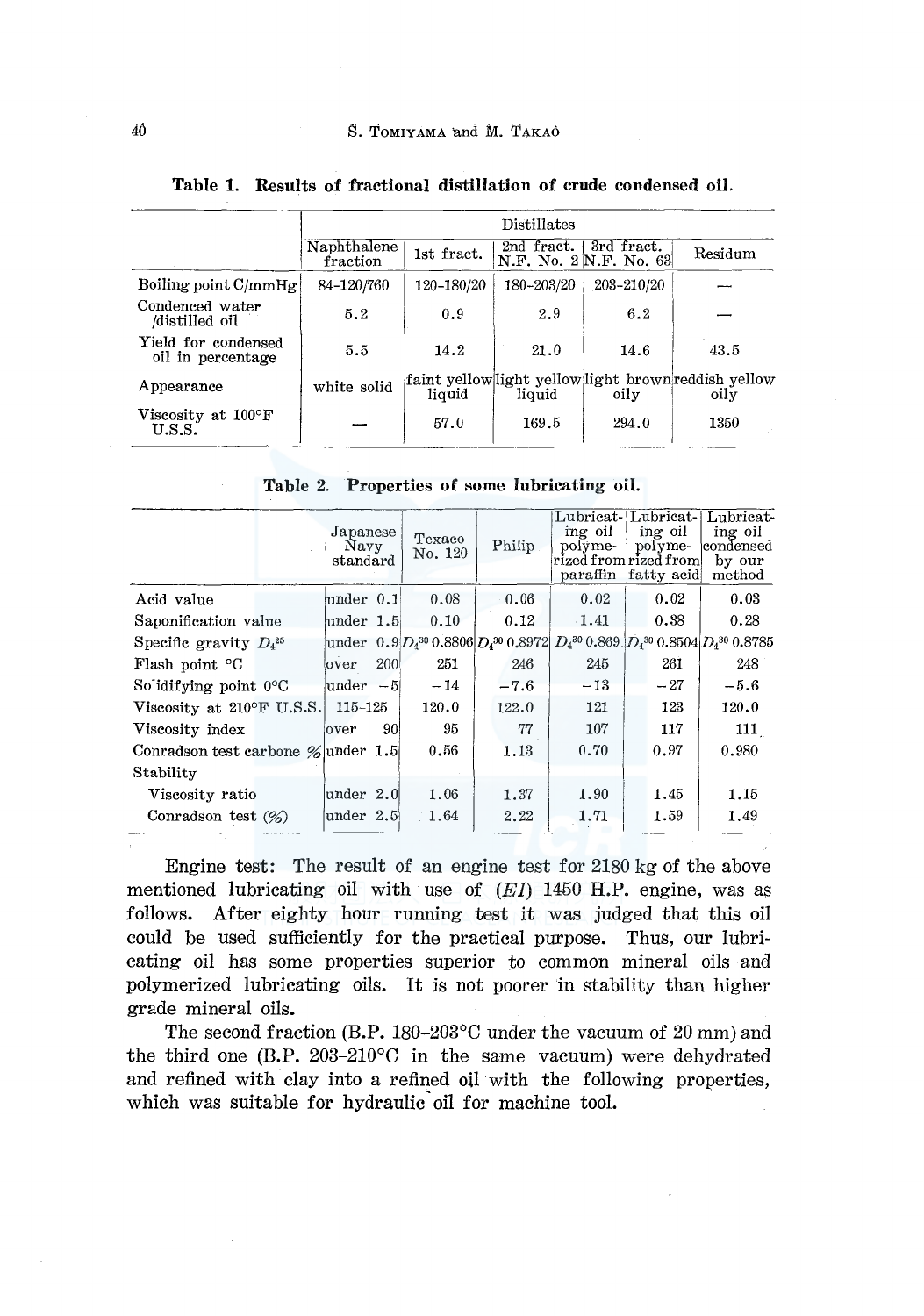|                                                                          | Sample NF No. 2 | NF No. 63 |
|--------------------------------------------------------------------------|-----------------|-----------|
| Specific gravity $D_4^{20}$                                              | 0.8883          | 0.8805    |
| Index of refraction $nD^{20}$                                            | 1.5092          | 1.5030    |
| Flash point $\mathrm{C}$                                                 | 152             |           |
| Solidifying point $\mathrm{C}$                                           | $-22$           | $-16$     |
| Viscosity at $100^{\circ}$ F U.S.S.                                      | 169.5           | 294.0     |
| Viscosity at 210°F                                                       | 45.1            | 54.0      |
| Viscosity index                                                          | 107.8           | 115.0     |
| Molecular weight (by fre-<br>ezing point method)                         | 420             | 590       |
| Acid value                                                               | 0.03            | 0.04      |
| Saponification value                                                     | 0.15            | 0.21      |
| Iodine value                                                             | 4.69            | 4.69      |
| Oxidation test: at 100 $^{\circ}$ C, for 12 hrs. air blown 6 L/min/40 gr |                 |           |
| Viscosity at $100^{\circ}$ F                                             | 171.8           | 300.5     |
| Viscosity ratio                                                          | 1.01            | 1.02      |
| Acid value                                                               | 0.37            | 0.41      |
| Increases in acid value                                                  | 0.34            | 0.37      |

Table 3. General properties of NF **20 and** NF 63

The comparative test between previously used Tycol Heavy Medium and the oil NF No. 2 was made about the effect on the velocity of reciprocating table of T 81 automatic internal grinder No. 502, made by the Toyo Kogyo Co. Ltd. During it, the pressure was  $10 \text{ kg/cm}^2$ and the temperature was kept at 40°, 60° and 80°C by electric heater. The result is shown in the Tables 4 and 5.

| Tycol Heavy<br>Medium | NF. No. 2 |
|-----------------------|-----------|
| 221                   | 152       |
| $-12$                 | $-22$     |
| 380                   | 192       |
| 140                   | 96.7      |
| 61                    | 50.8      |
| 3.85                  | 3.50      |
|                       |           |

Table 4.

This result showed that the oil NF No. 2 had a smaller velocity change by temperature change than Tycol Heavy Medium, which was previously of the highest grade. As shown by the result of the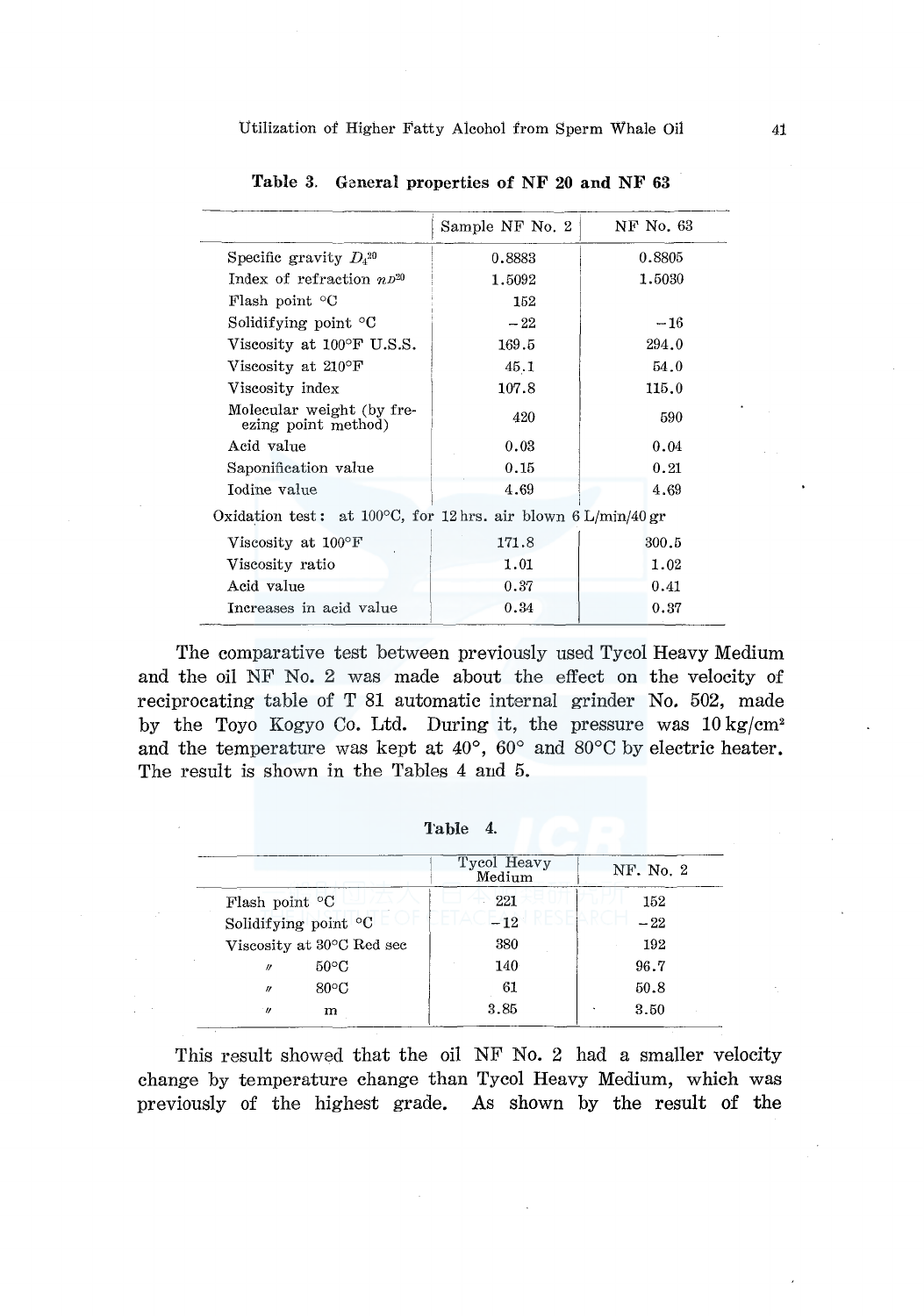|     |            | Tycol Heavy Medium |           | $NF$ No. $2$                                                                                                                        |            |           |  |
|-----|------------|--------------------|-----------|-------------------------------------------------------------------------------------------------------------------------------------|------------|-----------|--|
|     |            |                    |           | $40^{\circ}$ C mm/min $60^{\circ}$ C mm/min $80^{\circ}$ C mm/min $40^{\circ}$ C mm/min $60^{\circ}$ C mm/min $80^{\circ}$ C mm/min |            |           |  |
| 1/8 | 1,708,188  | 1,746,708          | 1,531,915 | 533,333                                                                                                                             | 620,690    | 562,500   |  |
| 2/8 | 4,376,898  | 4,298,508          | 4,298,507 | 2,796,117                                                                                                                           | 2,868,526  | 2,818,500 |  |
| 3/8 | 7,024,392  | 6,889,950          | 5,760,000 | 5.647,059                                                                                                                           | 5,559,846  | 5,517,241 |  |
| 4/8 | 8,674,698  | 8,275,860          | 7,600,002 | 8,228,572                                                                                                                           | 7,912,088  | 8,044,693 |  |
| 5/8 | 9,473,682  | 9,056,604          | 7,756,908 | 9,290,323                                                                                                                           | 9,330,769  | 9,056,104 |  |
| 6/8 | 9,863,016  | 9,350,652          | 8,056,908 | 10,000,000                                                                                                                          | 9,664,430  | 9,600,000 |  |
| 7/8 | 10,069,932 | 9,473,682          | 8,000,016 | 10,359,703                                                                                                                          | 10,000,000 | 9,795,918 |  |
| 8/8 | 10,140,846 | 9,536,424          | 8,111,730 | 10,866,668                                                                                                                          | 10,434,783 | 9,931,034 |  |

Table 5.

experiments, our condensation method made out a new lubricating oil with a large yield from higher fatty alcohol from sperm whale oil. This oil showing high viscosity index and a good stability for oxydation is superior to previously used synthetic lubricating oils and is equal to natural lubricating oils.

In addition, hydraulic oil for machine tool which is better than hydraulic oil from natural mineral oils hitherto used, was obtained from lower temperature fraction.

## *3. Utilization as vacuum pump oil and its property.*

The authors have already reported that alkylnaphthalene has a good adaptability for a diffusion pump oil. Experiments were carried on by the various kinds of distilling methods for the purpose of obtaining a diffusion pump oil from the forementioned condensed oil. The result showed that method to obtain monoalkylnaphthalene fraction by the fractional distillation under the vacuum of 1.0-0.01 mm Hg with use of a rectifier, was the best one. After a distillation, the yield of the diffusion pump oil for the vacuum of  $4 \times 10^{-6}$  mm Hg was  $54.2\%$  of alcohol. After triplicate distillation, the yield of the diffusion pump oil for the vacuum of  $6 \times 10^{-7}$  mm Hg was  $35.3\%$ .

On the basis of these experiments, refined condensed oil was obtained in the average yield of 55 kg, from 50 kg saturated sperm whale alcohol and 51.5 kg of naphthalene. These materials condensed with 12.5 kg of active clay at 180-190°C, for 60 minutes in a 200 L iron-made condensation kettle. By steam distillation of this condensed oil, excess naphthalene was distilled out. The average yield of the dehydrated and refined condensed oil was 55 kg for these materials.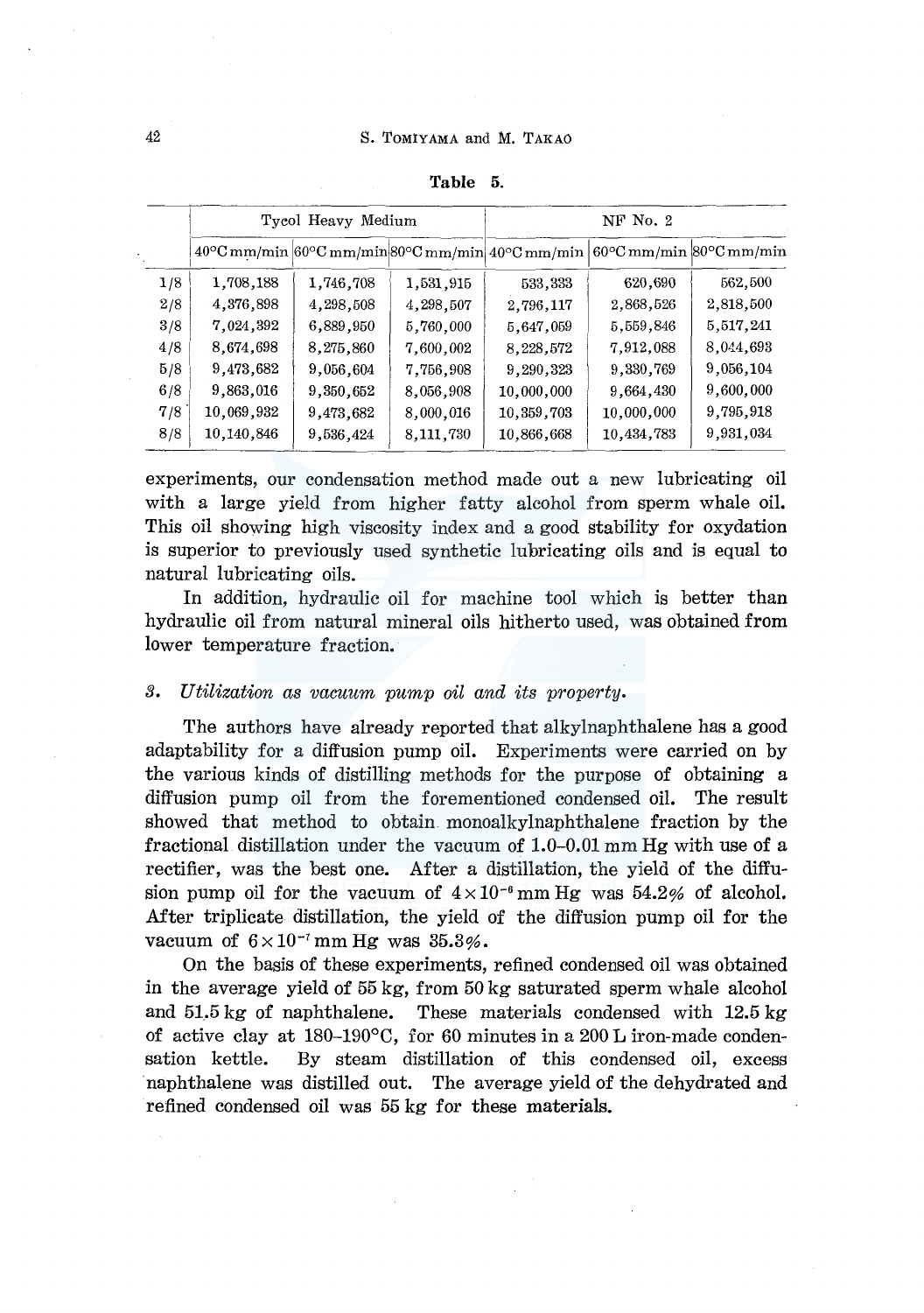25 kg of this refined condensed oil was rectified again in a 50 L iron-made rectifier, 20 cm in diameter and 100 cm in height, which was pached with rectifying tower full of porcelain berl saddle in it. The condition was as follows: vacuum was 0.2-0.4 mm Hg, reflex ratio was 2 and distillating velocity was  $1.5{\text -}20$  L/hr. After rectification, the yield of the diffusion pump oil for  $2-4\times10^{-6}$  mm Hg was 51-53% of the alcohol. After double rectification, superior diffusion pump oil was obtained with the yield of 38-40% of the alcohol. Properties of this oil was as follows.

| Specific gravity $D_4^{30}$     | 0.9038                |
|---------------------------------|-----------------------|
| Index of refranction $n^{30}$   | 1.5224                |
| Viscosity $80^{\circ}$ F U.S.S. | 224                   |
| $100^\circ$<br>11               | 130                   |
| 130°<br>IJ                      | 74                    |
| Solidifying point               | $-45$ °C              |
| Molecular weight                | 345                   |
| Maximum vacuum                  | $6\times10^{-7}$ mmHg |

The results show there is a possibility that the excellent diffusion pump oil is produced on the industrial scale from the saturated alcohol of sperm whale oil.

# 4. Utilization as cutting oil and its property.

 $\mathbb{R}^n$ 

By distilling out naphthalene, 113 parts of refined condensed oil was obtained from the above mentioned condenced oil which had been made of 100 parts of saturated alcohol from sperm whale oil. For this oil, friction coefficient between steel and steel with a load of  $10 \text{ kg/mm}^2$ at room temperature were measured with the pendulum oiliness tester. The result is shown in the following table:

|                               | Crude condensed oil | Soya bean oil | Spindle oil |
|-------------------------------|---------------------|---------------|-------------|
| Specific gravity $D_4^{30}$   | 0.8978              | 0.9197        | 0.8940      |
| Index of refraction $np^{30}$ | 1.5138              | 1.4733        |             |
| Viscosity 50°C centistokes    | 26.3                | 24.6          | 8.19        |
| Acid value                    | 0.04                | 0.9           | 0.08        |
| Friction coefficient          | 0.078               | 0.100         | 0.305       |

Thus the refined condensed oil, of which the principal ingredient is monoalkylnaphthalene, has an excellent oiliness. The fallowing tables show the results of adaptability test of this condensed oil which is blended in turbine oil as oiliness accelerator, and the results of corn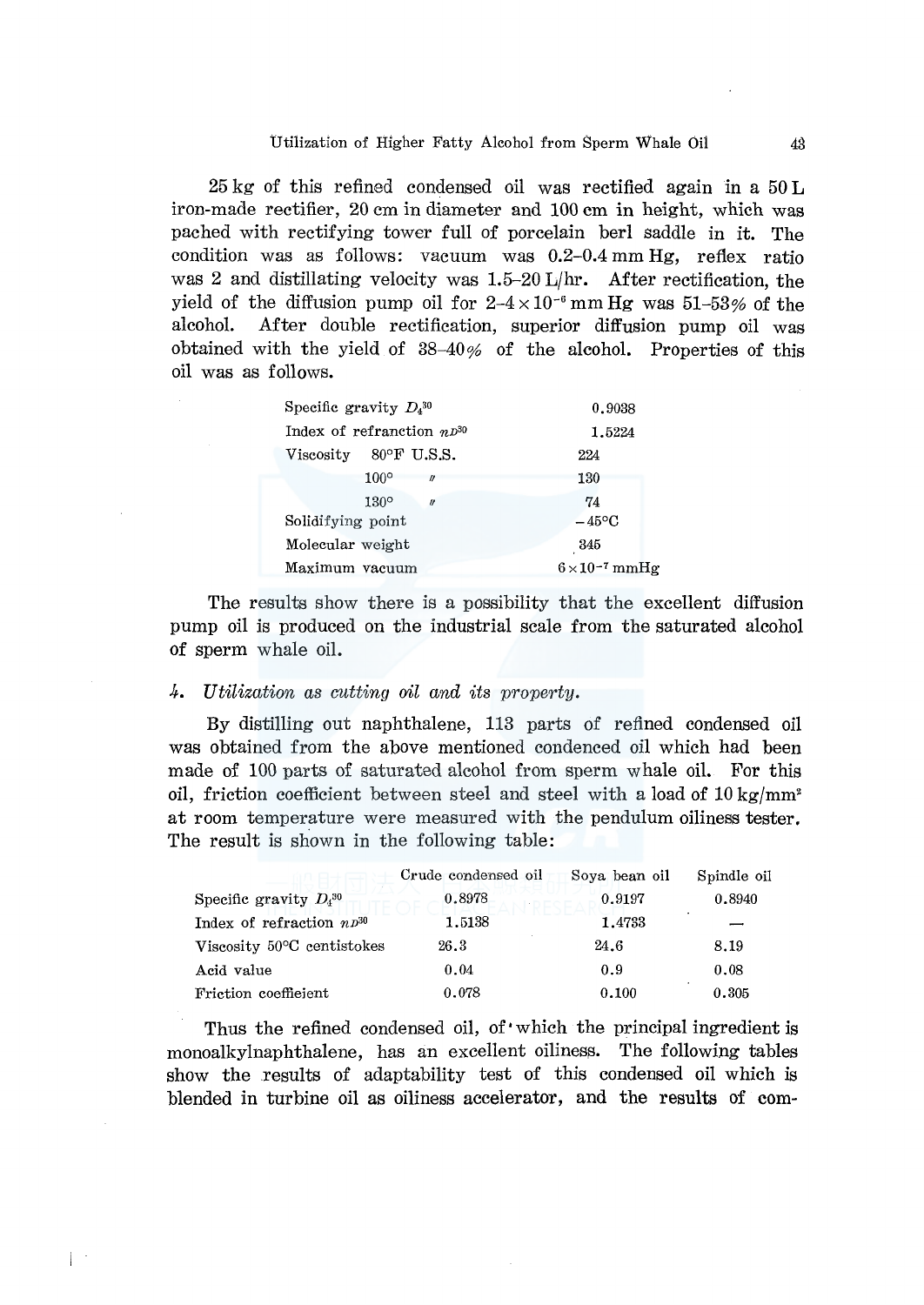parative test of utility among turbine oil, soya bean oil and this condensed oil.

| No. 3               | No. 4 | No. 8                                                                                                                                                        |
|---------------------|-------|--------------------------------------------------------------------------------------------------------------------------------------------------------------|
|                     |       |                                                                                                                                                              |
| 100                 | 80    | 80                                                                                                                                                           |
|                     | 20    |                                                                                                                                                              |
|                     |       | 20                                                                                                                                                           |
| 425                 | 294   | 333                                                                                                                                                          |
| 146                 | 114   | 122                                                                                                                                                          |
| 0.2                 | 0.7   | 0.1                                                                                                                                                          |
|                     | 39.2  |                                                                                                                                                              |
| 0.167               | 0.131 | 0.136                                                                                                                                                        |
|                     |       |                                                                                                                                                              |
|                     |       |                                                                                                                                                              |
|                     |       |                                                                                                                                                              |
|                     |       |                                                                                                                                                              |
| $17 \text{ m/min}.$ |       |                                                                                                                                                              |
|                     |       |                                                                                                                                                              |
|                     |       |                                                                                                                                                              |
|                     |       |                                                                                                                                                              |
| $6$ $l/min.$        |       |                                                                                                                                                              |
|                     |       | Hobbing machine<br>Hard steel $(0.55 \, \text{C})$<br>$39-41^{\circ}$ (shore's)<br>Rough cutting 10.75 mm finish 0.4 mm<br>$0.56$ mm/rev.<br>All ground hobb |

The result is shown in the following figure. The amount of friction, when No. 8 oil was used, of hobb at two gear cutting, was  $1/4$  of that when No. 3 oil was used and was 1/3 of that when No. 4 oil was used. In case of No. 3 oil, hobb had to be repolished after only two gear cutting. In case of No. 8, it was not so, even after 4 gear cutting. It was thus found that our condensed oil shows a very good oiliness exactly suitable for gear cutting oil.

## *5. Utilization as detergents and fat splitting agent and their properties.*

Monoalkyl benzol was made of the above mentioned olefine which was obtained from sperm whale oil. To 1 mol of this monoalkyl benzol, 3 mols of 20% fuming sulphric acid was dropped at 30°C. This sulfonic acid was dissolved into alcohol and neutralized with caustic soda, then produced sodium sulfate was removed by filteration. To this alcoholic solution, petroleum ether was added so as to extract out the oil which remained not reacted. By further distillation of alcohol, alkyl benzol sodium sulfonate was obtained. Its yield and surface activity in 0.5% water solution are compared as follows, with those of sulphric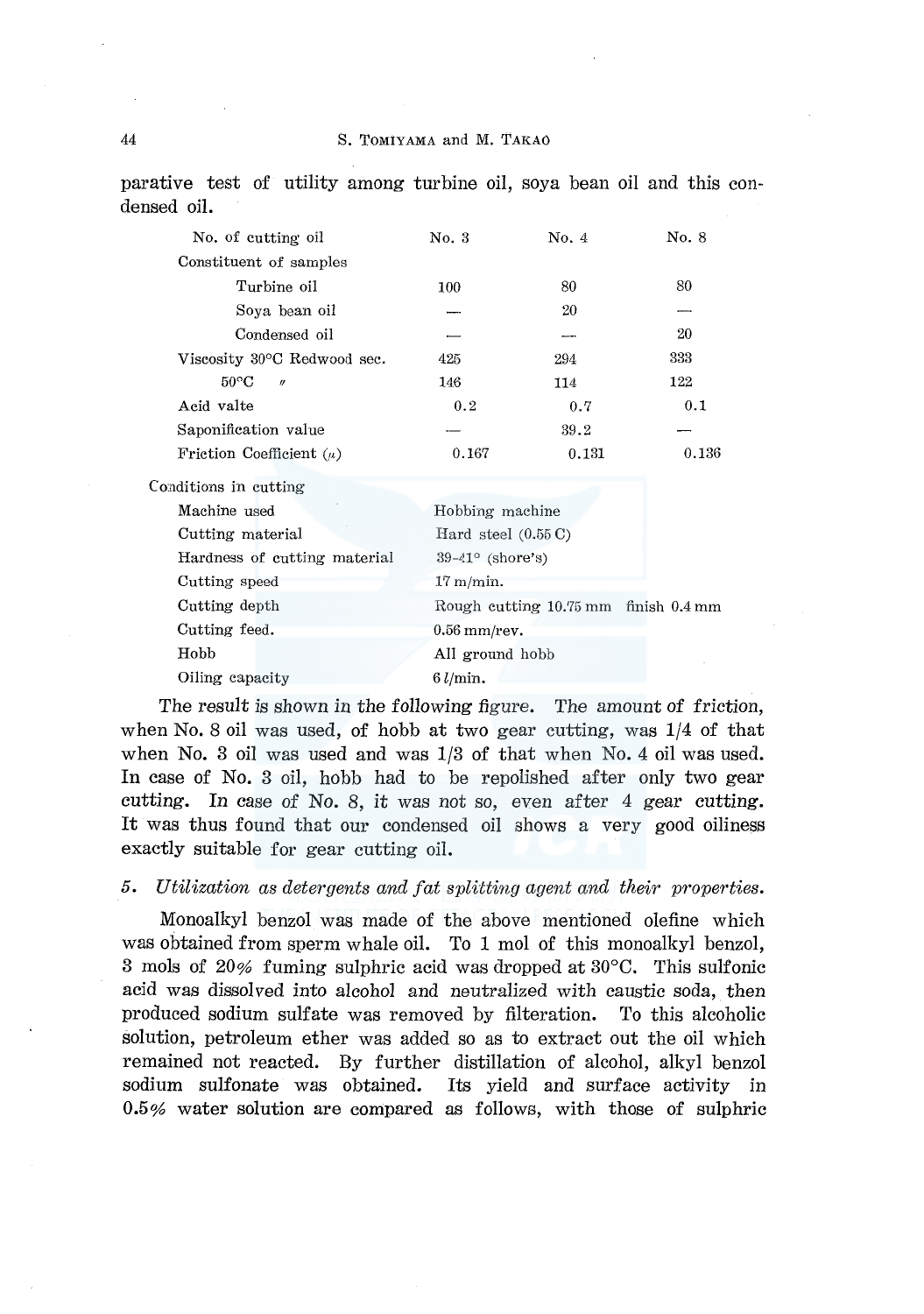ester soda salt which is normally made from saturated alcohol from sperm whale oil.

| Yield for higher fatty alcohol          | Monoalkylbenzol sulphonic<br>acid soda salt | Alcoholic sulfuric acid<br>ester-soda salt |
|-----------------------------------------|---------------------------------------------|--------------------------------------------|
| From sperm whale oil in<br>percentage   | 128                                         | 105                                        |
| Sulphonation ratio in<br>percentage     | 95<br>the process of the con-               | 75                                         |
| Forming (at $40^{\circ}$ C)             | 1655<br>1 min.                              | 1275                                       |
| Loss & Milrs methods                    | -1620<br>$10 \,\mathrm{min}$ .              | 1205                                       |
| Surface tension dyn/cm <sup>2</sup>     | 31.05                                       | 35.81                                      |
| Interfacial tension<br>$\boldsymbol{r}$ | 4.21                                        | 7.05                                       |

The above results show that monoalkyl benzol-sodium sulfonate obtained by the method of condensing olefine and benzene, have the better foaming and better interfacial tension than those of sulfuric acid soda salt of alcohol. In addition, to 100 parts of the above mentioned refined condensed oil, 100 parts of 20% fuming sulpfric acid was dropped at 30°C and then a little water was added. After standing to remove the waste acid, fat splitting agent of which  $80%$  was alkylnaphthalene sulphonic acid was obtained with a yield of 156% for alcohol, raw material.

The comparative splitting test against palm oil was made between this splitting agent and the previous one mainly consisting of dibutylnaphthalene sulphonic acid. A mixture of 100 parts of palm oil, 50 parts of water and 1.5 parts of fat splitting agent was splitted with stirring for 4 hours at 95°C. Neutralization value of fatty acid produced by our fat splitting agent was 186.0 and that of fatty acid by the previous one was 156.9. For the industrial products by this method the fat splitting test with use of the above mentioned palm oil showed that they had so good a splitting power as 96-98%.

As the result of the above experiments showed, from saturated alcohol from sperm whale we could produce with a large yield a powerful agent, which mainly consists of alkylnaphthalene sulphonic acid and has better splitting power than the previously used dibutylnaphtalene sulphonic acid.

#### Literatures

- 1) T. Kuwata, S. Tomiyama and M. Takao: Bull. Chem. Soc. Japan 22, 66 (1949).
- 2) U.S.P. 2, 237066.
- 3) I.P. Tsukeranik: J. Cen. Chem. (U.S.S.R.) 17, 1005 (1947).
- 4) G.F. Hennion and R.A. Toussaint: U.S.P. 2, 390, 835 (1947).